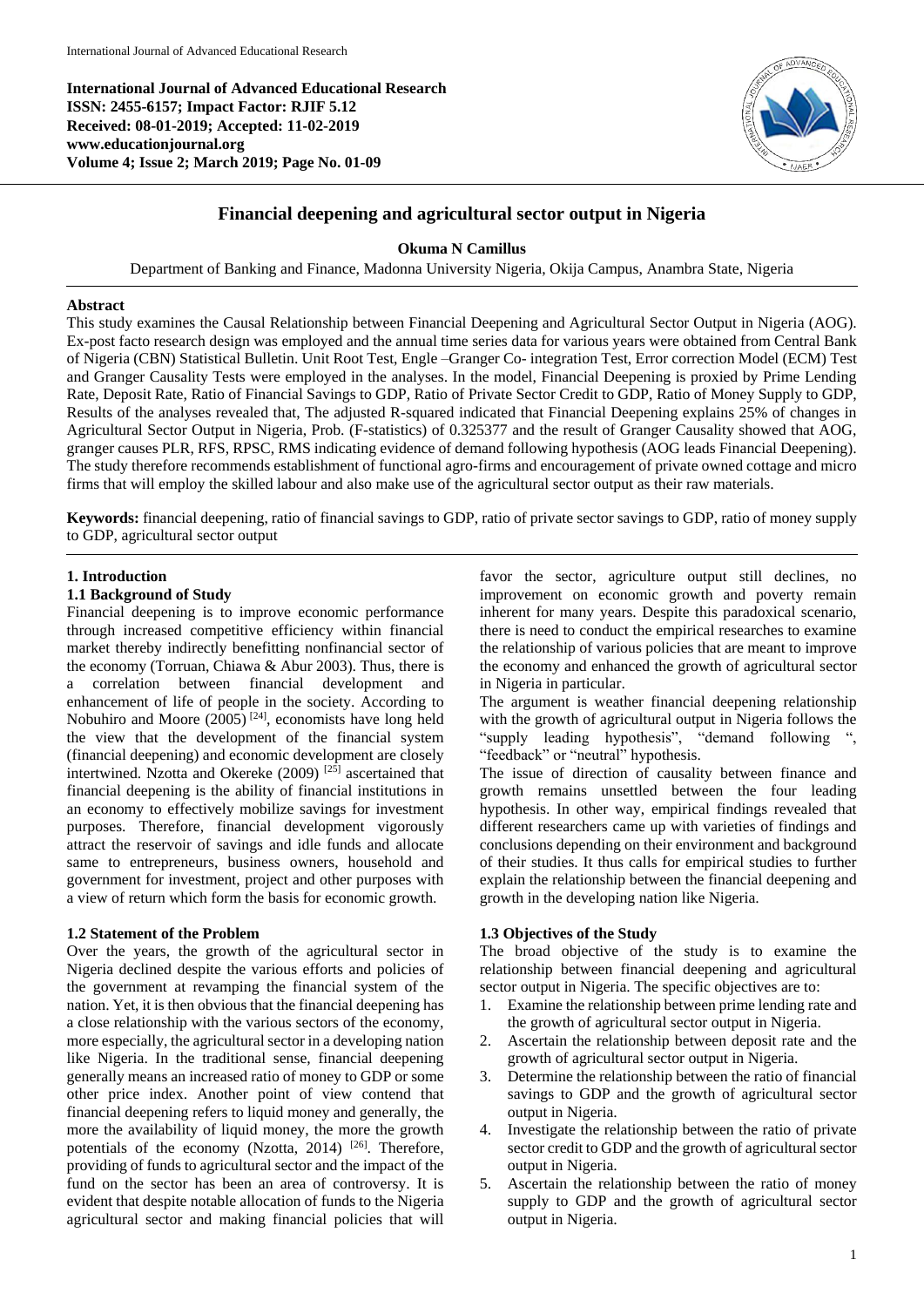## **2. Review of Related Literature 2.1 Conceptual Framework 2.1.1 Financial Deepening**

Most often, the government improves on its financial system through its intervention by promulgating of law, regulations and policies. The main emphasis of financial policies lies on the financial development of a country (Shrestha, 2005)<sup>[32]</sup>. Hence a highly developed financial system is regarded as a catalyst to economic growth and development. Some of these processes, concept and policies have been put in place by Nigerian government in the cause of trying to achieve an effective financial development; financial deepening, financial inclusion, financial liberalization, financial intermediation cashless policy and various financial reforms Financial deepening is the ability of financial institutions in an economy to effectively mobilize savings for investment purposes. Therefore, financial deepening attracts the reservoir of savings and idle funds and allocates same to entrepreneurs, businesses, households and government for investments, projects and other purpose with a view of returns which form the basis for economic growth (Nzotta & Okereke, 2009) <sup>[25]</sup>. It is to improve economic performance through increased competitive efficiency within financial market thereby indirectly benefiting non – financial sectors of the economy (Torruan, Chiawa & Abur, 2003). There is correlation between financial deepening and enhancement of life of people in the society. Economists have long held the view that the development of the financial system (financial deepening) and economic development are closely intertwined (Nobuhiro & Moore, 2005)<sup>[24]</sup>. Interestingly, the level of financial development is not measured by its contribution to GDP but rather by outstanding credit to the private sector relative to GDP. Certainly an imperfect measure of financial intermediation, but the one that gets closer to the functions of finance, as described by Ross Levine and others include: (i) Easing the exchange of goods and services (ii) mobilizing and pooling savings from a large number of depositors, (iii) allocating society's saving to its most productive use, and (iv) diversifying and reducing liquidity and inter temporal risk (Thorsten, 2009)<sup>[35]</sup>.

## **2.2 Theoretical Framework**

## **2.2.1 Financial Development Theory**

The development theory is anchored on supply-leading hypothesis which states that financial development drives the economic growth rate and also the demand-following hypothesis that posits growth leading the financial development. According to Agu and Chukwu (2008)<sup>[2]</sup>, the leading proponent of the supply-leading hypothesis is Schumpeter (1911), supported by Calderon and Liu (2003) [6], Gurley and Shaw (1967), King and Levine (1993)<sup>[17]</sup> and MCkinnon (1973)  $[21]$ , among others. The other hypothesis which states that financial development respond to change in the real sector and growth (demand-following hypothesis) was argued out by Robinson. According to Robinson (1952) [29], the economic development promotes financial system and services. He reveals that it is the necessity from high economic growth that creates demand in the financial sector. Thus, in his view, it is the improvements in the economy that influences higher demand for the use of money.

## **2.3 Empirical Review**

## **2.3.1 Financial Deepening and Agricultural Sector Output Nexus**

Sanni (2012) examines Foreign Capital Inflows, Financial Deepening and Economic Growth in Nigeria for the period 1986-2009. The independent variables used for the study are real gross domestic product, total capital inflows, and money supply. in the research, he used Johnsan-Juselius Cointegration Test and in his result, he suggests that foreign capital inflows, financial deepening, and economic growth are positively co-integrated and that there exits at least one co-integration vector at 5% level of significance which shows that there is a long run causality between the variables. The empirical result reveals that foreign capital inflows and financial deepening contribute to economic growth in Nigeria; hence, economic policy should focus on issues that will improve foreign capital inflows and the depth of the financial system. The direction of Causality between Financial Development and Economic Growth as examined by Calderon and Liu (2003) <sup>[6]</sup>, in their study, they used Geweka decomposition test on pooled data of 109 developing and industrialized countries from 1960 to 1994. The result of the analysis shows that financial development generally drives the economic growth; the Granger causality from financial development to economic growth and granger causality from economic growth to financial development are bidirectional. The study posits that the financial deepening contributes more of causality to economic growth of developing nations than that of developing economies. Sunde (2012), studied the Nexus between Financial Sector Development and Growth in South Africa. The study made use of co-integration and error connection modeling and Granger Causality Test. The result of the analysis indicates that economic growth is led by the financial sector variables showing that there is generally bidirectional causality between economic growth and financial sector development which shows that if the economy grows, the financial sector will be afflicted positively and vice versa. Adelekuu (2010) empirically researched on the "Relationship between Financial Development and Economic Growth" using Annual Growth of Gross Domestic Product (GDP), Real Interest Rate (R), the Ratio of Gross Domestic Savings to GDP(S), the Ratio of Domestic Credit of Private Sector to GDP (P), the Ratio of Liquidity Liabilities to GDP (M), the Ratio of Gross Fixed Capital formation to GDP(I), and Trade Openness (T).The analysis was done using Ordinary Least Squares Estimation Method (OLSEM). The result showed that there is a sustained positive effect on financial development on economic growth in Nigeria. The average casualty test showed that financial development promotes economic growth, but there is evidence of causality from economic growth to the development of financial intermediary. Fatima (2004) investigates "The Causal Relationship between Financial Deepening and Growth in Morocco for the period, 1920-2000". Some of the variables used to proxy financial deepening in the study are the Ratio of Domestic Credit provided by the Banking Sector to GDP, the Ratio of Liquid Liabilities (M3) to GDP and Domestic Credit. The study found a short run relationship between financial deepening and economic growth using granger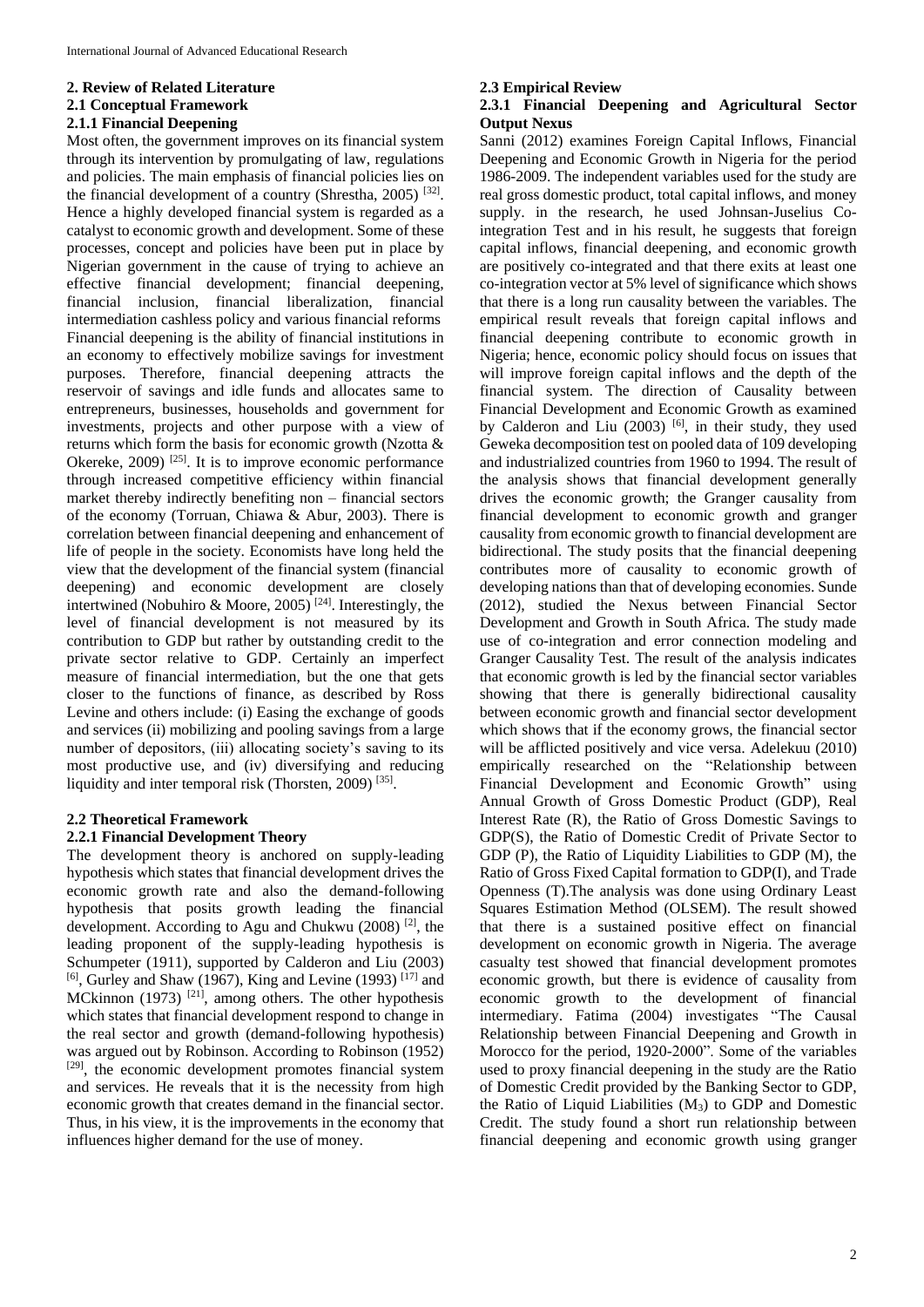causality test. Jayaratna and Strahan (1996) [15] studied "the Financial Growth Nexus. Evidence from Bank Branch Deregulation" affirmed that financial development impact positively on economic growth but with a clause that there is an improvement in the quality of bank lending. Using the bank deregulation reform in the United State (US) as a case study, it was established that the rate of real per –capital growth in income increased significantly. This impact of the reform in the financial system on economic growth was attributed to the improvement in the quality of bank lending, and not the increase in volume of bank lending. In contrast to the supply – leading hypothesis, many researchers have proved that the financial system develops in response to the improved economic growth. Omoto  $(2007)$  <sup>[28]</sup> in his study, used annual data for Nigeria over the period 1970-2002 to construct a Multivariate Vector Auto-Regression (VAR) Model and Granger Causality Tests using Real GDP, Net Domestic Credit, Net Investment Trade, Openness and Human Capital Investment. He established that financial development and economic growth exhibit one way causality. The empirical result indicates that the direction of relationship between financial development and economic growth is running from growth to financial development. Torruam, Chiawa and Abur (2013) examined "the Impact of Financial Deepening and Economic Growth in Nigeria" trying to find the casual relationship between financial deepening and economic growth in Nigeria for the period of 1990-2011. The tests employed were ADF, Co-integration and Granger Causality Tests. The result suggests that there is unidirectional causality running from economic growth to financial deepening in Nigeria. The study concludes that financial deepening has an impact on economic growth in Nigeria. Similarly there are some other studies that neither support the supply leading view nor demand following hypothesis of causality and some of them are Unalmis (2002)  $[37]$  who studied Causality between the Financial Deepening and Economic Growth in Turkey. Granger Non- causality in the Context of Vector Error Correction was used. The researcher found out that there exit bidirectional causality between financial deepening and economic development. Financial Development and Economic Growth in Nigeria was studied by Audu and Okumoko  $(2013)$ <sup>[4]</sup>. The study covered the period between 1970 and 2012. They estimated the longrun relationship between financial development and growth using the Johansen Full Information Maximum Likelihood Method. Empirical results show that all the variables used except Ratio of Money Supply to GDP (MGDP) and the Ratio of Credit issued to Non-financial Private Firms to Total Domestic Credit (CNFPF) positively influenced financial development and economic growth. The granger causality results indicated that there is unidirectional causality running from Lending Rate to Gross Domestic Product, Financial Depending to GDP. There is also a bi-directional causality exists between LCNFPF and LGDP as well as between RDEP and MGDP. A unidirectional causality also runs from Bank Credit to the Private Sector via GDP, MGDP, and the Ratio of Commercial Bank Deposit to Gross Domestic Product (RDEP).

# **2.4 Research Gap**

## **2.4.1 Causality Hypothesis**

The issue of direction of causality between Financial Development and Growth Nexus remains inconclusive between the four leading hypothesis.

#### **2.4.2 Dependent Variable**

It is evidenced from the empirical study that none of the studies used Agricultural Output Growth as dependent variable

## **2.4.3 Time Frame**

None of the previous works studied empirically covered time frame and scope up to 2017.

## **3. Methodology**

## **3.1 Research Design**

The study employs ex-post facto research design. According to Kerlinger  $(1973)$  [16], ex-post facto design is a systematic empirical inquiry in which the investigator does not have direct control over the value of the variables included in the study.

## **3.2 Nature, Sources and Scope of Data**

Annual time series secondary data collected from CBN Statistical Bulletin are used for the analysis. The data used in the analysis cover the period 1986 to 2017. The period covered is informed by the availability of data of the main variables as well as the period structural adjustment programme was introduced in Nigeria.

## **3.3 Description of Variables**

The variables specified in the sources of data above are defined below and their models and a priori relationship are also highlighted.

#### **3.3.1 Financial Deepening (FID)**

The financial system is developed when its services and products are deepened. Thus, it is the increase of financial assets supply in the economy targeting the improvement of the life of people in the society and the economy in general. The indicators of financial deepening are defined as follow:-

#### **Prime Lending Rate (PLR)**

This is an interest rate at which bank lends to their favoured customers, that is those with good credit rating.

## **Deposit Rate (DR)**

The term deposit rate refers to the amount of money paid out as an interest by bank or financial institution on deposits. Bank pay deposit rate on saving and other investment accounts.

#### **Financial Saving (% of GDP)**

The term financial saving refers to income not used for immediate consumption. Such saving are typically place on deposit as savings and, or fixed term deposit in a bank.

#### **Private Sector Credit (% of GDP)**

Domestic credit to the private sector by deposit money banks represents the financial resources provided to the private sector by other depository corporations (deposit taking corporations except central bank), such as through loans, purchase of nonequity securities, and trade credit and other accounts receivables, that establish a claim for repayment.

#### **Money Supply (% of GDP)**

The money supply (or money stock) is the total value of monetary assets available in an economy at a specific time. They are several ways to define ''money'' but standard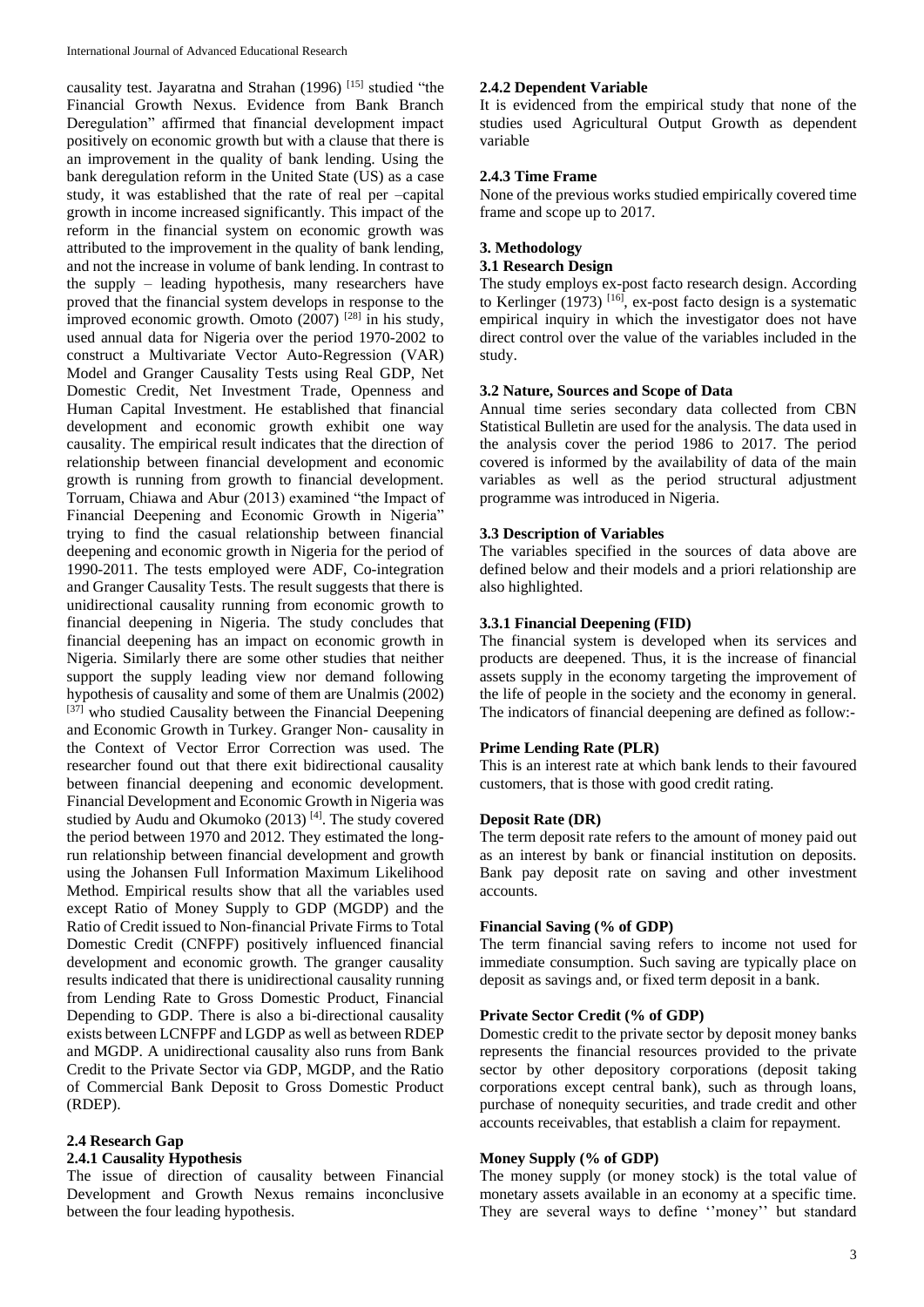measure usually include currency in circulation and demand deposits.

#### **3.4 Model Specification**

The model of financial deepening  $(M_2/GDP)$  depends on the work of Nzotta & Okereke (2009) where they used these proxies for financial deepening: - Financial saving /GDP ratio, private sector credit/GDP, value of cheques cleared to GDP ratio, value of cheques cleared to money supply, Rate of inflation, prime lending rate, currency out bank to money supply and Dummy which was represented in econometric modelas  $log MS_2/GDP=C_0+C_1(PLRA)+C_2.log(FS/GDP)+C_3l$ og(CHEQ/GDP)+C4log(CHEQ/MS2)+C5log(INF)+C6log(P SC/GDP)+C7log(DMBA/GDP)+C8log(COB/MS)+DUM

Hence, this study sought to examine the relationship between Financial Deepening and Growth using Financial Deepening Index; Prime Lending Rate (PLR), Deposit Rate (DR), Ratio of Financial Savings to GDP(RFS), Ratio of Private Sector Credit to GDP (RPSC) and Ratio of Money Supply to GDP (RMS). However, the present study has the functional model for objective one as shown below.

 $AOG = F (PLR, DR, RFS, RPSC, RMS)$ . ..... (1)

The above function can be rewritten in equation form as

 $AOG = \beta_0 + \beta_1 PLR$ ,  $+ \beta_2 DR + \beta_3 RFS + \beta_4 RSC + \beta_5 RMS + \mu$  ....... (2)

Where  $\beta_0$  = constant,  $\beta_{1-6}$  = coefficient of the regression,  $\mu$  = error term, PLR = Prime Lending Rate, DR = Deposit Rate, RFS = Ratio of Financial Savings to GDP, RPSC = Ratio of Private Sector Credit to GDP and RMS = Ratio of Money Supply to GDP.

## **3.5 Estimation Techniques**

#### **3.5.1 Testing for Stationery/Unit Root**

Prior to identifying any possible long run relationship, it will be important to test time series data for stationerity as the key concept underlying time series processes. According to Hlanganani (2012), (Brooks 2002), most economic variables are non-stationery in nature and yet the stationary properties can influence the behavior and properties of a series. Employing regression analysis on non- stationary series may lead to spurious (meaningless) results and useless conclusion (Gugerati, 2013).

#### **4. Presentation and Analyses of Data**

#### **3.5.2 Co - integration Test**

Co – integration Test is a follow up to Unit Root Test in order to establish whether or not there exists any long – run relationship between the variables.

Though, there are so many ways to test co-integration but the concept of Co-integration was first introduced by Granger (1981). Two time series are said to be Co-integrated if a linear combination of the two variables in stationery. The need for Co-integration test arises, when all the series of interest should be integrated of the same order, at least I (1) from stationery test.

## **3.5.3 Engle – Granger Co-integration Approach**

The sequence of this approach starts by conducting a test between two non – stationery time series to determine if they are  $co$  – integrated of the order I (1). The test requires conducting Ordinary Least Squire (OLS) Regression. Saving the residuals and then running the ADF or PP tests on those residuals in order to determine whether or not it is stationery. If it is stationary at level, it indicates that there is existence of long run relationship and a follow up test will be conducted.

#### **3.5.4 Error Correction Model (ECM)**

According to Gujarati  $(2003)$ <sup>[11]</sup>, Error Correction Mechanism (ECM) was first used by Sargan and later popularized by Engle and Granger corrects for disequilibrium. If variables X and Y are co-integrated; that is, there is a long-term or equilibrium relationship between the two variables of course in the short run there may be disequilibrium. Therefore, one can treat the error term as the "equilibrium error". The existence of long run co-integration equilibrium provides for short run fluctuation, in order to straighten out or absolve these fluctuations was made to apply the Error Correction Model (ECM) (Ibenta, 2008)<sup>[13]</sup>.

#### **3.5.5 Granger Causality**

The next test to be employed in this study is the Granger Causality Test. Once the variables are found to be Cointegrated, this indicates that a long – run equilibrium relationship exists between growth and financial deepening. Therefore it is imperative to test the existence and direction of relationship between these variables. Granger Causality Test is needful in testing whether changes in one variable are a cause of change in another.

**Table 1:** Nigeria's Macroeconomic Variables on the Relationship between Financial Deepening and Agricultural Sector Output presented below

|      | LnAOG    | <b>PLR</b> | <b>DR</b> | <b>RFS</b> | <b>RPSC</b> | <b>RMS</b> |
|------|----------|------------|-----------|------------|-------------|------------|
| 1986 | 8.00197  | 10.50      | 9.50      | 5.67472526 | 7.5         | 11.8       |
| 1987 | 7.96959  | 17.50      | 14.00     | 6.04905211 | 8.5         | 11.1       |
| 1988 | 8.062927 | 16.50      | 14.50     | 5.74322845 | 8.5         | 12.0       |
| 1989 | 8.10951  | 26.80      | 16.40     | 4.24939252 | 7.3         | 11.0       |
| 1990 | 8.150386 | 25.50      | 18.80     | 4.63041263 | 6.7         | 10.6       |
| 1991 | 8.186141 | 20.01      | 14.29     | 5.09352748 | 6.9         | 12.7       |
| 1992 | 8.209252 | 29.80      | 16.10     | 4.77452646 | 6.4         | 12.2       |
| 1993 | 8.227821 | 18.32      | 16.66     | 4.83657601 | 10.1        | 13.1       |
| 1994 | 8.253143 | 21.00      | 13.50     | 4.31854133 | 8.1         | 13.1       |
| 1995 | 8.288379 | 20.18      | 12.61     | 3.223534   | 6.2         | 10.0       |
| 1996 | 8.326891 | 19.74      | 11.69     | 3.05234819 | 6.3         | 9.2        |
| 1997 | 8.36769  | 13.54      | 4.80      | 3.74681822 | 7.7         | 10.1       |
| 1998 | 8.406316 | 18.29      | 5.49      | 3.5287047  | 7.7         | 10.6       |
| 1999 | 8.456093 | 21.32      | 5.33      | 4.55225632 | 8.1         | 11.9       |
| 2000 | 8.484871 | 17.98      | 5.29      | 4.97535298 | 7.7         | 12.7       |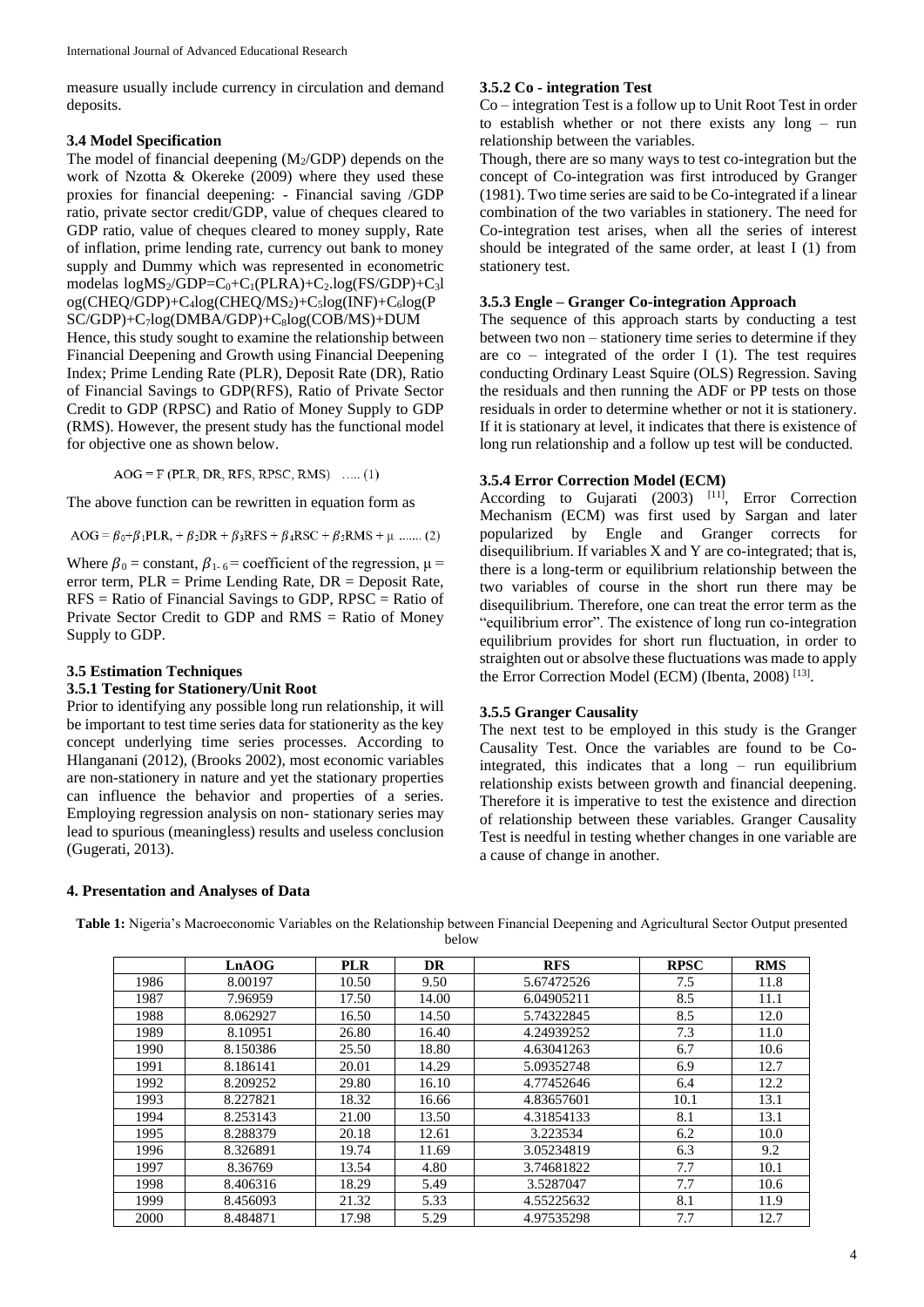| 2001 | 8.52209  | 18.29 | 5.49 | 5.55637104 | 9.4  | 15.6 |
|------|----------|-------|------|------------|------|------|
| 2002 | 8.964067 | 24.85 | 4.15 | 4.90645337 | 8.2  | 13.3 |
| 2003 | 9.031792 | 20.71 | 4.11 | 4.92979587 | 8.2  | 14.7 |
| 2004 | 9.092522 | 19.18 | 4.19 | 4.60425845 | 8.2  | 12.3 |
| 2005 | 9.160834 | 17.95 | 3.83 | 5.91359996 | 8.3  | 11.8 |
| 2006 | 9.232344 | 17.26 | 3.14 | 6.0693896  | 8.0  | 13.3 |
| 2007 | 9.301868 | 16.94 | 3.55 | 8.16342756 | 11.2 | 15.5 |
| 2008 | 9.362664 | 15.14 | 2.84 | 10.5168419 | 17.7 | 20.5 |
| 2009 | 9.419817 | 18.99 | 2.68 | 13.0144254 | 20.7 | 21.3 |
| 2010 | 9.476459 | 17.59 | 2.21 | 10.90279   | 18.6 | 20.2 |
| 2011 | 9.5052   | 16.02 | 1.41 | 10.371343  | 16.9 | 19.3 |
| 2012 | 9.57009  | 16.79 | 1.70 | 11.2420338 | 20.4 | 19.4 |
| 2013 | 9.599034 | 16.72 | 2.17 | 10.745831  | 19.7 | 18.9 |
| 2014 | 9.640849 | 16.55 | 3.38 | 13.4056776 | 19.2 | 19.9 |
| 2015 | 9.677353 | 16.93 | 3.50 | 12.1124043 | 19.8 | 20.1 |
| 2016 | 9.7176   | 17.08 | 4.18 | 11.9686424 | 20.8 | 21.3 |
| 2017 | 9.724    | 17.13 | 4.21 | 11.953242  | 21.0 | 21.6 |

*Source:* CBN Statistical Bulletin of various years

Legend; PLR = Prime Lending Rate, DR = Deposit Rate, RFS  $=$  Ratio of Financial Savings to GDP, RPSC  $=$  Ratio of Private Sector Credit to GDP, and RMS = Ratio of Money

Supply to GDP,  $Ln AOG = Natural log$ , of the Agricultural Sector Output in Nigeria. The raw data from where this table is derived are at the appendix.

**Table 2:** Unit Root Test In order to establish the degree of integration, a Stationality Test is conducted using the standard Augmented Dickey Fuller (ADF) to avoid spurious result and conclusion. Unit Root Result of the Financial Deepening Variables and Agricultural Sector Output in Nigeria

| S/No      | <b>Variables</b> | At level | At fist different | Orders of $()$  | At level        | At fist different |
|-----------|------------------|----------|-------------------|-----------------|-----------------|-------------------|
|           | DR               |          | $-6.049942$       | $1(1)$ at $5%$  | Not significant | Significant       |
|           | LnAOG            |          | $-5.201722$       | $1(1)$ at $5%$  | Not significant | Significant       |
|           | PLR.             |          | $-5.785241$       | $1(1)$ at $5\%$ | Not Significant | Significant       |
|           | <b>RFS</b>       |          | $-5.338022$       | $1(1)$ at $5\%$ | Not significant | Significant       |
|           | <b>RMS</b>       |          | $-4.838714$       | $1(1)$ at $5\%$ | Not significant | Significant       |
|           | <b>RPSC</b>      |          | -4804401          | $1(1)$ at $5\%$ | Not significant | Significant       |
| At 5% c.v |                  |          | $-3.574242$       |                 |                 |                   |

*Source:* Authors computation using E-view 10 computer package

Form the above table of ADF results; we conclude that all the Financial Deepening variables and the independent variable are stationary at their first differencing at 5% critical level. It then became imperative to also examine if the variables could be co-integrated at long run (have long run relationship).this study therefore resorts to use Engle-Granger approach to Cointegration.

**Table 3:** Co**-**integration Test of Financial Deepening Variables and Agricultural Sector Output

Null Hypothesis: RESID01 has a unit root Exogenous: Constant, Linear Trend Lag Length: 3 (Automatic - based on SIC, maxlag=7)

|                                        |             | t-Statistic | Prob.* |
|----------------------------------------|-------------|-------------|--------|
| Augmented Dickey-Fuller test statistic | $-4.003375$ |             |        |
| Test critical values:                  | 1% level    | $-4.339330$ | 0.0210 |
|                                        | 5% level    | $-3.587527$ |        |
|                                        | 10% level   | $-3.229230$ |        |

\*MacKinnon (1996) one-sided p-values.

*Source:* Authors computation using E-view 10 computer package

Co-integrated test of financial deepening variables using Engle and Granger (1987) method of testing Co-integration indicated that p-value of ADF test is 0.0210. since the P-value is less than 0.05, we reject the null hypothesis that states no existence of long run equilibrium relationship between the independent and dependent variables, the Augmented Dickey Fuller (ADF) value -4.003375 is greater than -3.587527critical value at 0.05 level of significant in absolute terms. It is therefore concluded that the six (6) Co-integration financial deepening variables have long run equilibrium relationship at 5% significant level.

**Table 4:-** Error Correction Model of Financial Deepening Variables and Agricultural Sector Output

Dependent Variable: D(LNAOG) Method: Least Squares Date: 05/12/18 Time: 03:03 Sample (adjusted): 1986 2017 Included observations: 31 after adjustments

| neiuwe oosel (auons) of anel aujustments |                                    |                       |             |             |  |  |  |
|------------------------------------------|------------------------------------|-----------------------|-------------|-------------|--|--|--|
| <b>Variable</b>                          | Coefficient Std. Error t-Statistic |                       |             | Prob.       |  |  |  |
| $\subset$                                | $-0.078581$                        | 0.088188              | $-0.891057$ | 0.3821      |  |  |  |
| D(DR)                                    | $-0.015754$                        | 0.007886              | $-1.997656$ | 0.0577      |  |  |  |
| <b>PLR</b>                               | 0.006849                           | 0.004450              | 1.539138    | 0.1374      |  |  |  |
| D(RFS)                                   | 0.013518                           | 0.017349              | 0.779198    | 0.4438      |  |  |  |
| D(RMS)                                   | $-0.016900$                        | 0.012431              | $-1.359489$ | 0.1872      |  |  |  |
| D(RPSC)                                  | 0.008422                           | 0.011036              | 0.763151    | 0.4531      |  |  |  |
| $ECM(-1)$                                | $-0.126866$                        | 0.085490              | $-1.483990$ | 0.1514      |  |  |  |
| R-squared                                | 0.243586                           | Mean dependent var    |             | 0.057188    |  |  |  |
| <b>Adjusted R-squared</b>                | 0.246261                           | S.D. dependent var    |             | 0.076076    |  |  |  |
| S.E. of regression                       | 0.074295                           | Akaike info criterion | $-2.160577$ |             |  |  |  |
| Sum squared resid                        | 0.126955                           | Schwarz criterion     |             | $-1.833631$ |  |  |  |
| Log likelihood                           | 39.40865                           | Hannan-Ouinn criter.  |             | $-2.055984$ |  |  |  |
| F-statistic                              | 1.234438                           | Durbin-Watson stat    |             | 1.527874    |  |  |  |
| Prob(F-statistic)                        | 0.325377                           |                       |             |             |  |  |  |
|                                          |                                    | $\sim$                | $\sim$      |             |  |  |  |

*Source:* Authors computation using E-view 10 computer package

Re-structuring the econometric equation to accommodate the Error Correction Model coefficient of the independent variables, we have  $LnAOG = -0.078581 - 0.015754DR$  $+0.006849$ PLR  $+0.013518$ RFS  $-0.016900$ RMS +0.008422RPSC.The above equation indicates that PRL, RFS, RPSC have positive contributions to the dependent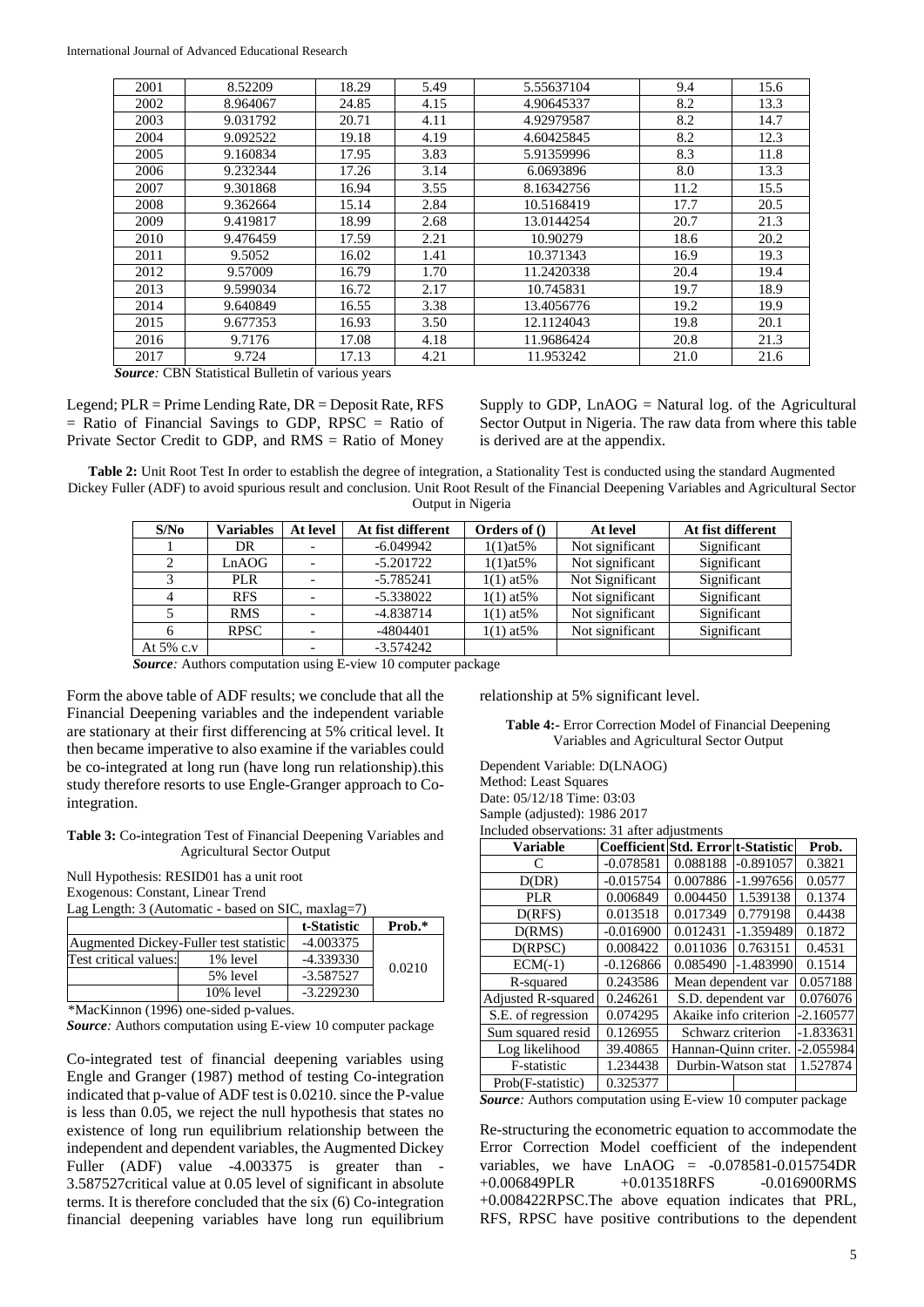variable while DR and RMS have negative contributions to AOG. These variables do not have short run relationship but co-integrated at the long-run, which means in the short-run, there was an error. Therefore, we need to know the speed at which the error could be adjusted. The significant of ECM (- 1) holds that a negative and statistical significant Error Correction Model co-efficient is a necessary condition for the variables to Co-integrated. The ECM co-efficient of - 0.126866 means that the speed at which the variables will attain a long-run relationship is 13%. The p-value of DR, PLR, RFS, RMS, RPSC shows 0.0577, 0.1374, 0.4438, 0.1872, 0.4531 respectively indicates that all the independent variables have no statistical significant effect on agricultural sector output in Nigeria. The value of adjusted R-squared 0.246261 of the model shows the co-efficient of multiple determinants. It indicates that 25% of the changes that occur in the dependent variable (AOG) are influenced by the changes in the independent variables; hence DR, PLR, RFS and RPSC do not have significant impact on AOG. Though the Prob. (F-statistic) value of 0.325377 indicates that all the independent variables combined together still have no significant effect on the dependent variable (AOG) and finally the Durbin-Watson statistic value of 1.527874 indicates the absence of auto correlation which shows the absent of positive first order serial correction.

#### **Model Estimation**

The result of the Granger Causality Test was used to address the objectives of the study. The models results were used to answer research questions and to test hypotheses.

**Table 5:-** Pairwise Granger Causality Test for hypothesis one: Financial Deepening has no Causal Relationship with Agricultural Sector Output in Nigeria.

Pairwise Granger Causality Tests Date: 05/12/18 Time: 05:57 Sample: 1986 2017 Lags: 1

| $\sim$                                   |         |                       |        |
|------------------------------------------|---------|-----------------------|--------|
| <b>Null Hypothesis:</b>                  |         | Obs F-Statistic Prob. |        |
| PLR does not Granger Cause LNAOG         | 30      | 0.00013               | 0.9911 |
| LNAOG does not Granger Cause PLR         |         | 6.64953               | 0.0157 |
| DR does not Granger Cause LNAOG          | 30      | 1.80831               | 0.1899 |
| LNAOG does not Granger Cause DR          |         | 1.19468               | 0.2840 |
| RFS does not Granger Cause LNAOG         | 30      | 0.28884               | 0.5954 |
| LNAOG does not Granger Cause RFS         |         | 7.49949               | 0.0108 |
| RMS does not Granger Cause LNAOG         | 30      | 0.43268               | 0.5162 |
| LNAOG does not Granger Cause RMS         | 6.53499 | 0.0165                |        |
| RPSC does not Granger Cause LNAOG        | 30      | 0.23527               | 0.6316 |
| <b>LNAOG</b> does not Granger Cause RPSC | 6.07853 | 0.0203                |        |

*Source:* Authors computation using E-view 10 computer package

The Causality Test on table 6 is used to address objective one of the study. The aim is to examine the relationship between the financial deepening and agricultural sector output in Nigeria. The proxies for financial deepening are Prime Lending Rate (PLR), Deposit Rate (DR), Financial Saving as a Percentage to Real Gross Domestic Products (RFS), Private Sector Credit as a Percentage to Real Gross Domestic Product (RPSC), and Money Supply as a Percentage to Real Gross Domestic Product (RMS). Hence, the objective one is presented in table 6 based on the following hypothesis

#### **Demand-Following Hypothesis**

HO: P = O, i.e. AOG does not granger cause PLR, DR, RFS, RPSC, EMS.

 $H1: P = 1$ , i.e. AOG granger causes PLR, DR, RFS, RPSC, RMS

#### **Supply-Leading Hypothesis**

 $HO: P = O$ , i.e. PLR, DR, RFS, RPSC, RMS do not granger cause AOG

 $H1: P = 1$ , i.e. PLR, DR, RFS, RPSC, RMS granger cause AOG

To accept the alternative hypothesis, the P- value needed to be within the critical value of 0.05 significant levels. Thus, there are four possible scenarios related to the direction of the causality between LnAOG and the financial deepening variables.

- 1. Unidirectional causality from financial development variables to LnAOG
- 2. Unidirectional causality from LnAOG to financial development variables.
- 3. Bi-directional causality or feedback from each other
- 4. Independence from each other otherwise known as no causality.

The results of the above analysis imply that F-statistics and the probability value of the first equation proved the existence of unidirectional causality from AOG to PLR. Therefore, there is existence of demand following hypothesis. Thus, Agricultural Sector Output (AOG) in Nigeria Granger Causes Prime Lending Rate (PIR)

The second equation implies that the F-statistics and P-value of the second equation indicate independence causality (i.e no causality). Therefore there is no existence of relationship between Deposit Rate (DR) and Agricultural Sector Output (AOG) in Nigeria during the period of 1986 to 2017. Equation three F statistics and probability results proved the existence of unidirectional causality from AOG to RFS. There is therefore existence of demand following hypothesis. Thus, Agricultural Sector Output (AOG) in Nigeria within the period of study granger causes Financial Saving as a Percentage of Real Gross Domestic Product (RFS). The F statistics and probability value of the equation four indicate that there is existence of unidirectional causality running from AOG to RMS. Hence, there is existence of demand following hypothesis. Thus Agricultural Sector Output (AOG) in Nigeria within the period of study granger causes money supply as a Percentage of Gross Domestic Products (RMS) The result of equation five implies that F statistic and probability value proved the existence of unidirectional causality running from AOG to RPSC. Hence, there is existence of demand following hypothesis. This indicates that Agricultural Output Growth (AOG) in Nigeria within the period of 1986 to 2017. Granger causes Private Sector Credit as a Percentage to Gross Domestic Product (RPSC). The results of the Causality Test are in accordance with the results of ECM of Ordinary Least Square which revealed that DR, PLR, RFS, RMS and RPSC with P-values of 0.0577, 0.1374, 0.4438, 0.1872 and 0.4531 respectively do not have any significant effect on agricultural output in Nigeria. Thus, the Prob. (F-statistic) value of 0.325377 shows that all the variables of financial deepening put together have no significant relationship with the dependent variable and this gives a strong support to estimation of the Pairwise Granger Causality Test of the objective one.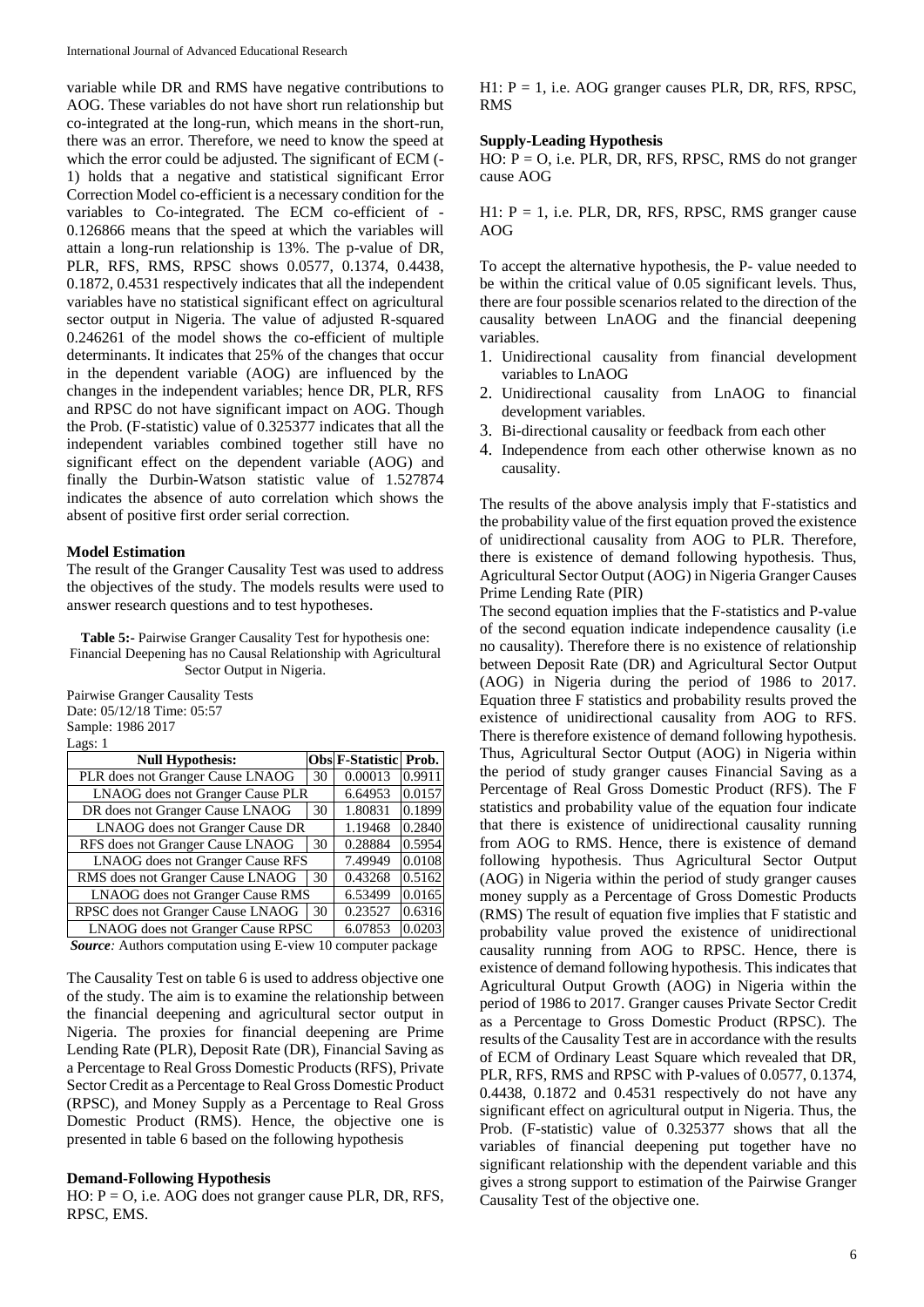#### **4.4 Discussion of Results**

The results of this study were discussed in line with the results of ECM and Pairwise Granger Causality Analysis for each of the financial development indicators. This discussion was done to establish the nature of relationship existing between Financial Deepening and Agricultural Sector Output in Nigeria based on the stated objectives of the study. The Augmented Dickey Filler (ADF) results of Financial Deepening indicators and Agricultural Sector Output indicated that all the variables are stationary at their first differencing at 0.05 critical levels. This necessitated the use of co-integration. The co-integration test also revealed that the six (6) Co-integration financial deepening variables have long run equilibrium relationship at 5% significant level. The Error Correction Model (ECM) result showed that PRL, RFS, RPSC have positive contributions to the AOG while DR and RMS have negative contributions to AOG. The ECM coefficient of -0.126866, means that the speed at which the variables will attain a long run relationship is 13%. The value of adjusted R-Squared at 0.246261 of the model showed that 25% of the changes that occur in the dependent variable (AOG) are influenced by the changes in the independent variables. All the financial deepening variables do not have significant impact on AOG and the Prob. (F-statistic) value of 0.325377 also indicated that all the independent variables combined together still have no significant effect on the dependent variables (AOG). Though, among the five variables of Financial Deepening indicators, it is only the Deposit Rate (DR) that showed no existence of causality with Agricultural Sector Output (AOG) in Nigeria during the period of study. The result of Pairwise Granger Causality Test also showed the existence of unidirectional causality from AOG to PLR, RFS, RMS, RPSC which is in accordance with the results of ECM of ordinary least square which revealed that DR, PLR, RFS, RMS and PRSC with P-values of 0.0577, 0.1374, 0.4438, 0.1872 and 0.4531 respectively do not have any significant effect on the agricultural output in Nigeria. This implies existence of demand following hypothesis in Nigeria during the period of study. Thus, Agricultural Sector Output spurs Prime Lending Rate (PLR), Financial Savings as a Ratio to GDP (RFS), Credit to Private Sector (RPSC), Money Supply (RMS). Therefore, the AOG predicts how sound and productive these financial deepening indicators will be. The enhancement and improvement on AOG by the Nigeria policy makers will lead to more productive financial development in Nigeria. Though, this result does not agree with the apriori expectation, but at the same time gives a strong support to the findings of Robinson  $(1952)$  <sup>[29]</sup>, Lucas (1988) <sup>[19]</sup>, Odhiambo (2008) <sup>[27]</sup>, Muhammad and Muhammad  $(2010)$ <sup>[23]</sup>, Iwedi and Igbanibo  $(2015)$  [14], who posit that financial development primarily follows economic growth. They assert by and large, it seems to be the case that where enterprise lead financial follows. The demand following hypothesis is more common in developing nations and this is attributed to the undeveloped nature of their financial sector and this result solidify the notion that agricultural sector is very significant and if enhanced will lead to more efficient and effective financial system that will eventually spurs the entire Nigerian economic system.

Hence, the causality between financial deepening and agricultural sector output in Nigeria 1986 to 2016 provided more support for the growth-leads-to-finance hypothesis. Nigeria as a nation has been concentrating more on

development of the financial system that yields no positive result which may be attributed to thyme fact that agriculture sector of the nation has been almost abounded without considering its causality effect on finance and entire its economy

## **5. Summary of Findings, Conclusion, and Recommendations**

## **5.1 Summary of Findings**

The study had investigated the Causal Relationship between Financial Deepening and Agricultural Sector Output in Nigeria. The results from Error Correction Model and Pairwise Granger Causality Test can be summarized according to the objectives of the study as follows:-

- The Co-integration Test result indicated that ADF value is greater than 0.05 critical value at absolute terms. Hence, Null Hypothesis  $(H<sub>0</sub>)$  is rejected.
- The adjusted R-squared co-efficient of determination indicated that Financial Deepening explains 25% of changes in Agricultural Sector Output in Nigeria and hence is a veritable tool in increasing Agricultural Sector Output in Nigeria.
- The P-value of ECM indicated that DR, PLR, RFS, RMS and RPSC are not having statistical significant effect on the AOG.
- Prob. (F-statistics) co-efficient of 0.325377 indicated that explanatory variables put together have insignificant effect on the dependent variable. Therefore, Alternative Hypothesis  $(H<sub>1</sub>)$  is rejected.
- The Granger Causality Test indicated that there is no evidence to support the existence of causal relationship between AOG and DR in the study.
- The result of Granger Causality showed more support for the existence of unidirectional causal relationship running from AOG to Financial Development, hence, AOG, granger causes PLR, RFS, RPSC, RMS indicating evidence of demand following hypothesis (AOG leads Financial Development).

## **5.2 Conclusion**

Specifically, based on the result of the ECM analysis and interpretation, it was found that Financial Deepening has not contributed much and not statistically significant in explaining the total changes in the agricultural sector output in Nigeria. The Granger Causality Test also revealed that Agricultural Sector Output (AOG) predicts the Financial Deepening. The study therefore concludes that the Nigerian government and their policy makers should concentrate more on the development of agricultural sector, this in turn will lead to more efficient and effective prime lending rate, savings attitude, increase the quantity and quality of money supply, enhanced private sector credit, improvement on exchange rate, effective mobile payment transaction and improved financial development that will in turn lead to economic growth.

#### **5.3 Recommendations**

The findings of this study informed the following recommendations:

(1) The policy makers should initiate policies that will promote the development of Agricultural Sector Output and eliminate obstacles that hinder growth and deepen the robustness and competiveness of the agricultural sector business in Nigeria, the establishment of functional practical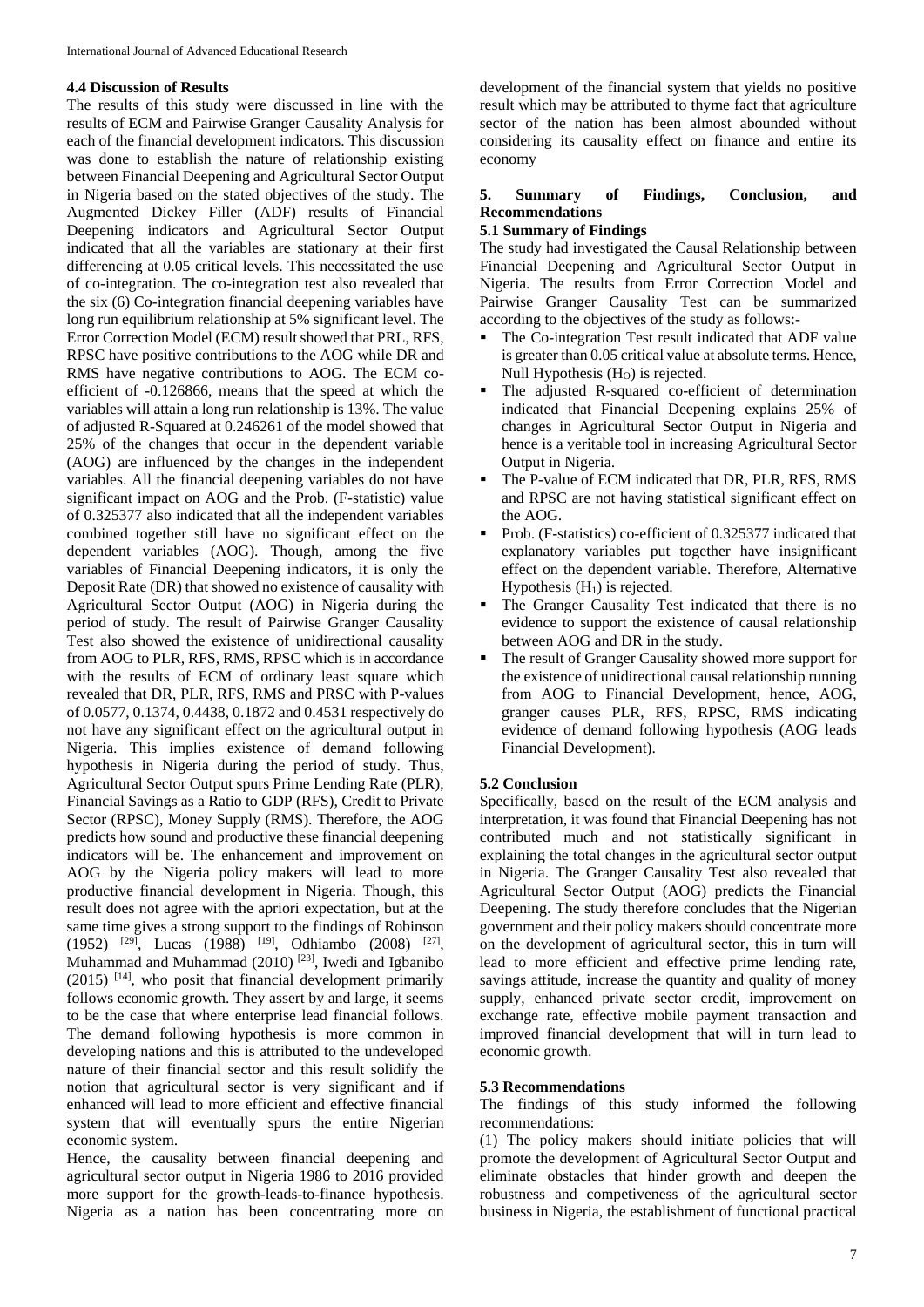agricultural institutions in Nigeria. Establishment of functional agro-firms and encouragement of private owned cottage and micro firms that will employ the skilled labour and also make use of the agricultural sector output as their raw materials. Encouragement of farmers through; soft credit facility, tax free at their early stage of establishment, reduce the total cost incurred by cottage farmers and firms through reducing the number of levies on them like; lending rate, power bills, bill board levy, minor industry levy, state development levy, sanitation levy, advertisement levy, business premises etc,. When levies are eventually paid, the government should also ensure that the services paid for are rendered. Government should also ensure the provision of social amenities to farmers like; road, power supply, security, water. Policy makers should ensure monitoring of the policies and schemes meant for the agricultural sector to avoid diversion or politicizing by the leaders and officials.

#### **6. References**

- 1. Adelakun OJ. Financial sector development and economic growth in Nigeria. International Journal of Economic Development Research and Investment. 2010; 6(1):25-41.
- 2. Agu C, Chukwu JO. Multivariate causality between financial depth and economic growth in Nigeria. Afr. Rev. Money Finance Bank. 2008; 7(3):7-21.
- 3. Apergis H, Levine R. Financial development and economic growth: A panel data analysis of emerging countries. International Research Journal of Finance and Economics. 2007; 4(8):255-238
- 4. Audu NP, Okumoko TP. Financial development and economic growth of Nigeria. European Journal of Business Management. 2013; 5(7):69-81.
- 5. Brooks C. Introductory Econometrics for Finance. New York, Cambridge University Press, 2002.
- 6. Calderon C, Liu I. The direction of causality between financial development and economic growth. Journal of Development and Economics. 2003; 72(33):371-394.
- 7. Central Bank of Nigeria Statistical Bulletin, 2015.
- 8. Central Bank of Nigeria Statistical Bulletin, 2016.
- 9. Granger CWJ. Investigating Causal Relations by Econometric Models and Cross-Spectral Methods. Econometrics Journals. 1969; 37(3):424-438
- 10. Granger CWJ. Some Properties of Time Series Data and their Use in Econometric Model Specification, Journal of Econometrics. 1981; 16(1):121-130.
- 11. Gujarati DN. Basic econometrics. Boston, McGraw-Hill Inc., New York, 2003.
- 12. Hlanganani SS. Financial liberalization and economic growth in South Africa, unpublished PhD dissertation. University of Fort Hare, South Africa, 2012.
- 13. Ibenta SNO. Research monograph. Guideline for seminar papers, thesis and project reports. Nigeria: African Basic Economy LTD, 2008.
- 14. Iwedi M, Igbanibo DS. The nexus between money market operations and economic growth in Nigeria: An empirical investigation. IIARD I international journal of Banking and Finance. Research. 2015; 1(2):1-17.
- 15. Jayaratne J, Strahan P. The finance and growth Nexus: Evidence from bank branch development. Quarterly Journal of Economic. 1996; 111(3):639-670.
- 16. Kerlinges FN. Foundations of behavioural research 2nd Edition*.* Retrived From Http://.Homeubalt. Edu/Traital/ Kerlinger.Htn, 1973.
- 17. King RG, Levine R. Finance and growth: Schumpter might be right. Quarterly Journal of Econometrics. 1993; 108(126):717-737.
- 18. King RG, Levine R. Finance, entrepreneurship and growth: Theory and evidence. Journal of Monetary Economics. 1993; 32(20):513-542.
- 19. Lucas RE. On the mechanics of economic development, Journal of Monetary Economics. 1988; 22(1):3-42.
- 20. Mckinnon R. Financial liberalization and economic development: A reassessment of interest rate policy in Asia and Latin America, 1973, 5.
- 21. Mckinnon R. Money and capital in economic development. Washington DC: Brooklyn Institution, 1973.
- 22. Mckinnon R. The order of economic liberalization. New York: John Hopllind University Press, 1991.
- 23. Muhammad SD, Muhammad U. The Bound testing approach for co-integration and causality between financial development and economic growth in the case of Pakistan. European Journal of Social Sciences, 2010; 13(4):525-553.
- 24. Nobuhiro K, Moore J. Financial deepening. Journal of European Economics Association. 2005; 3(2):701-713.
- 25. Nzotta SM, Okereke EJ. Financial deepening and economic development in Nigeria: An empirical investigation. Africa Journal of Accounting, Economics, Financial and Banking Research. 2009; 5(5):52-66.
- 26. Nzotta SM. Money, Banking and Finance: Theory and Practice; Hudson Jude Publishers: Owerri, Nigeria. 2014.
- 27. Odhiambo NM. Financial development in Kenya: a dynamic test of the Finance-led growth Hypothesis. Economic Issue. 2008; 13(2):21-36*.*
- 28. Omotor D. Financial development and economic growth: Empirical evidence from Nigeria. Journal of Nigeria Economics, Social Studies, 2007; 7(49):209- 234*.*
- 29. Robinson J. The generalization of the general theory and other essays. London: The McMillan Press Ltd, 1952.
- 30. Sanni GK. Foreign capital inflows, financial deepening and economic growth in Nigeria. Nigeria Journal of Economics and Social Studies. 2012; 5(4):111-135
- 31. Schumpter JA. The theory of economic development: Cambridge: Harvard University, 1911.
- 32. Shrestha MB. Financial liberalization in Nepal. New South Wales, Australia. University of Wollongong, 2005.
- 33. Sunde T. Financial sector development and economic growth nexus in South Africa. International Journal of Monetary Economics and Finance. 2012; 5(6):60-89.
- 34. Sunde T. Financial sector development and economic growth nexus in south African*.* International Journal of Monetary Economics and Finance, 2004; 5(20):550-612*.*
- 35. Thorsten B. Financial development and economic growth: stock market versus banks. Journal of Private Sector Development, 2009, 23-25.
- 36. Torruam JT, Chiawa MA, Abur CC. Financial deepening and economic growth in Nigeria: application of co-